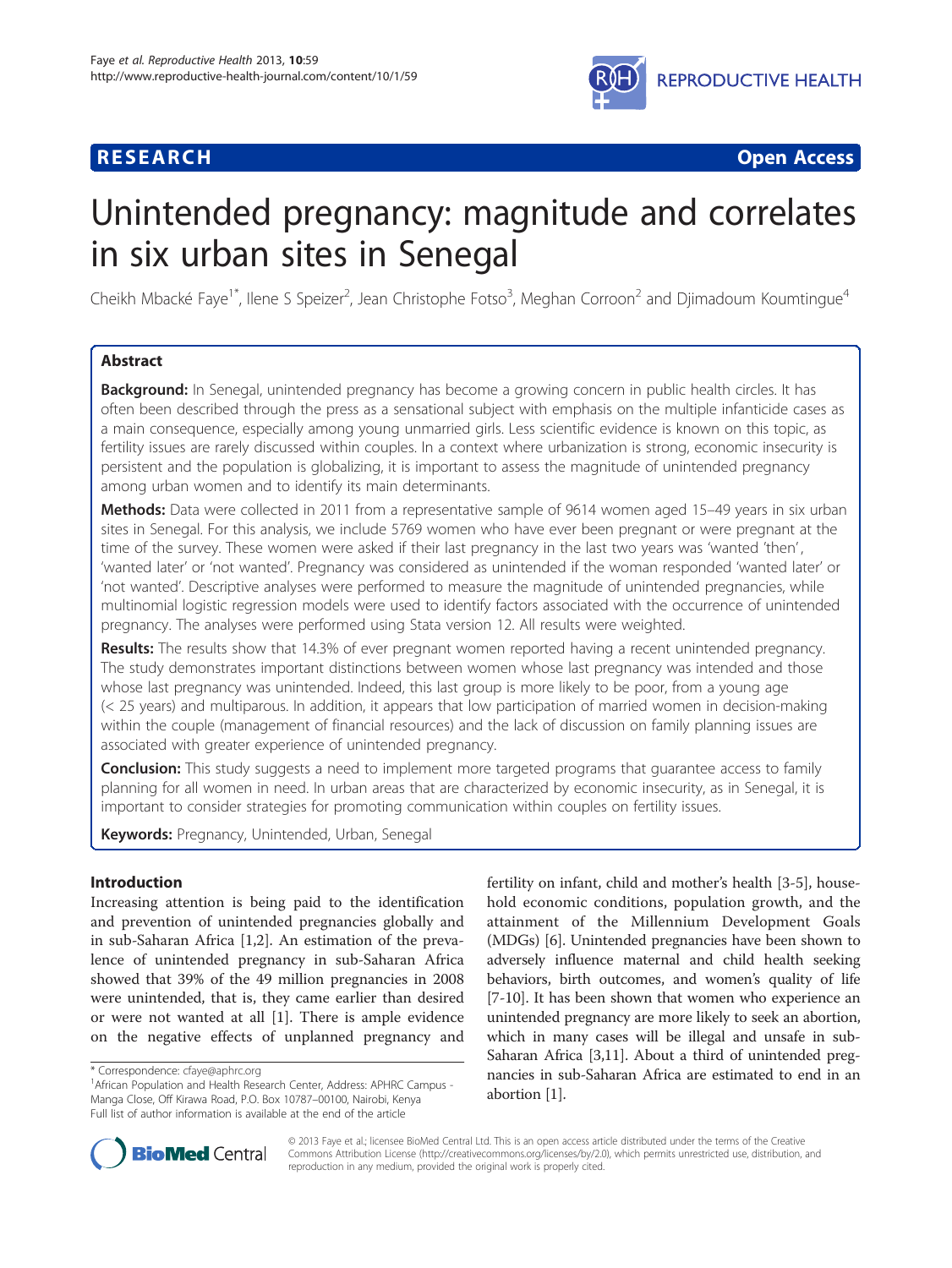Recent studies in sub-Saharan Africa have been undertaken to examine the extent and determinants of unintended pregnancies. These studies have demonstrated that women experiencing unintended pregnancies are older, more likely to be unmarried, of higher parity, and poorer than women who have not experienced an unintended pregnancy [[8,12\]](#page-8-0). A number of studies on unintended pregnancy prevalence and consequences in sub-Saharan Africa are quantitative [\[8,12-16\]](#page-8-0), while others include qualitative data collection [[13,16,17](#page-8-0)]. Many of these studies are from rural areas [[12,16\]](#page-8-0), from Nigeria [[13,15](#page-8-0)-[17](#page-8-0)] or from Eastern Africa [\[8,12,14\]](#page-8-0).

The 2010–2011 Senegal Demographic and Health Survey (DHS) indicates that 24.4% of pregnancies in the last five years among women ages 15–49 were considered to be unintended, including 20.4% that came too soon (mistimed) and 4% that was unwanted [\[18\]](#page-9-0). Secondary analyses of the 2010–2011 Senegal Demographic and Health Survey indicate that a greater percentage of women in urban areas reported their pregnancy as coming too soon or being unwanted (28.3%), compared to women in rural areas (21.7%) [\[19\]](#page-9-0).

In the Senegal context, where procreation is only considered socially acceptable within marital unions [\[20,21](#page-9-0)], it is not surprising that pregnancies that are experienced outside of union are often considered to be unintended. In particular, estimates from the 2010–2011 Senegal Demographic and Health Survey indicate that 81% of pregnancies in the last five years among unmarried urban women were reported as unintended.

With increased urbanization in sub-Saharan Africa and in Senegal [[22](#page-9-0)], understanding the extent and the determinants of unintended pregnancies is important for ensuring that all women have access to the most effective methods of family planning in order to reduce the occurrence of unintended pregnancies and lower the risks associated with unsafe abortion. With urbanization often come changes in social and sexual norms. In Senegal, a recent study demonstrated that about a third of female urban youth ages 15–24 reported being sexually experienced and among sexually experienced female youth, a third had premarital first sex; these youth are at risk of an unplanned pregnancy [[23,24\]](#page-9-0). Other recent studies on youth in Senegal indicate that unintended pregnancies are often the consequence of a lack of knowledge about reproductive and sexual health as well as a lack of communication between young people and their parents [[25\]](#page-9-0).

Given that marriage and childbearing are closely tied in the Senegalese context, rarely has unintended pregnancy been examined among married women; this may be related to fatalistic and pro-natal attitudes in this mostly Muslim population [\[26](#page-9-0)]. In the urban context, where it is becoming more expensive to have large families and fertility desires are rapidly declining, studying

the magnitude of unintended pregnancy is important for informing future family planning program strategies seeking to target urban Senegalese women (and couples) most in need. This paper seeks to fill these gaps in our understanding about unintended pregnancy using recently collected data from women from urban Senegal. The objectives of this paper are to: a) examine the extent of unintended pregnancy among urban women who have ever been pregnant; b) identify key determinants of unintended pregnancy experience among those women; and c) make programmatic recommendations for improving urban women's access to and use of family planning to meet current and future fertility desires.

# Methodology

The data from the baseline household survey of the Initiative Sénégalaise de Santé Urbaine (ISSU) were used for this study. This survey was implemented by the Measurement, Learning & Evaluation (MLE) project in 2011. MLE is the evaluation component of the Urban Reproductive Health Initiative established by the Bill and Melinda Gates Foundation in three African countries (Kenya, Nigeria, and Senegal) and in the State of Uttar Pradesh in India.

The data were collected from a representative sample of 9614 women ages 15–49 in six urban areas: Dakar, Pikine, Guédiawaye, Mbao, Kaolack and Mbour. Multistage sampling was used to obtain a representative sample of women from each site. In the first stage, enumeration areas were selected in each city with probability proportional to their size; a total of 268 enumeration areas were selected across the six sites. Following a detailed listing of households, twenty-one households were drawn randomly from each selected enumeration area, in the second stage. Finally, all eligible women ages 15– 49 years in each household were approached and asked for consent to participate in the survey following completion of a household questionnaire. Prior to the interviews, the household head agreed that the interviewer can approach eligible teenagers to request their participation in the study.

Surveyed women who had a pregnancy in the last two years prior to data collection, were asked if their last pregnancy was desired at that time, wanted later, or was not wanted at all. When the woman was pregnant at the time of the survey, the current pregnancy was considered in the analysis as the last pregnancy. A pregnancy was considered unintended if the women responded: "wanted later" or "not wanted".

The main outcome variable for this study is the intentionality of the last pregnancy during the two years prior to the survey; this variable was coded as: 'not pregnant in the last two years', 'intended last pregnancy' and 'unintended last pregnancy'.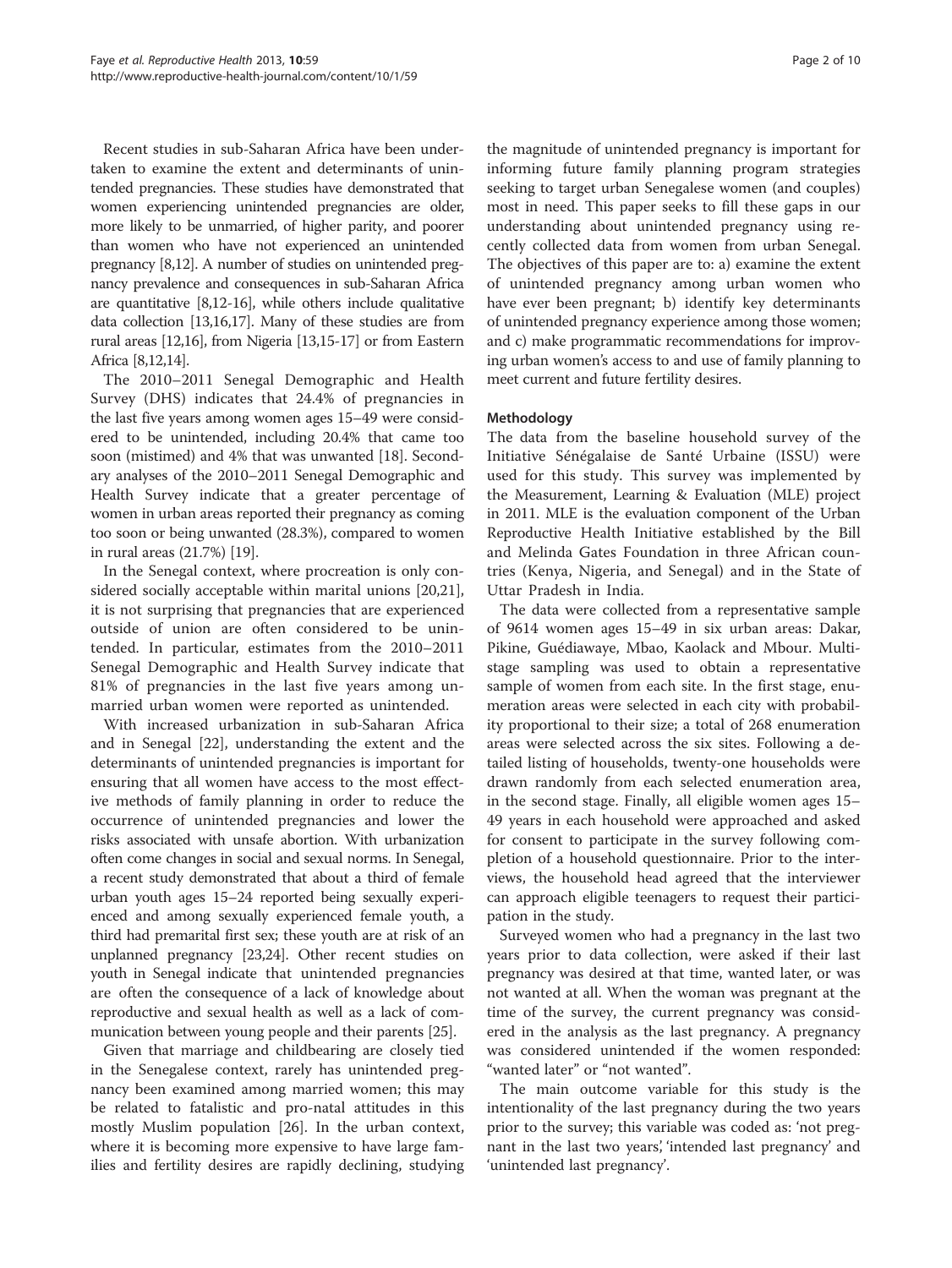For this analysis of intentionality of the last pregnancy, the study population is women who have ever been pregnant in their life (including those who were pregnant at the time of the survey). The total number of women in the study sample is 5769 in the six study sites.

The main independent variables considered include: education level (coded as none, primary, secondary or higher), religion (Muslims vs. others), marital status (married/in union vs. not married/in union), age (coded as <25, 25–34, 35–39 and 40+),whether the woman worked in the last 12 months (yes vs. no), number of living children (coded as  $(2, 2, 3, 4+)$  and ever use of family planning (never used vs. ever used). Other independent variables specific to women in union, such as type of marriage (Polygamous vs. Monogamous), who makes decision on household finances (the wife/jointly coded as 1, husband alone or another person coded as 0 and women who did not work for money coded as 2),who makes decisions on the number of children to have within the couple (the wife/jointly vs. husband alone or another person) and discussion between spouses on family planning within the couple (ever discussed vs. never discussed) are included in the model focused on the married sample. These couple-level variables, reported by women, allow the assessment of a possible influence of partner relations on the pregnancy outcome. Details of these variables are in Table [1.](#page-3-0) Also included in the analysis is an indicator of economic well-being, the household wealth, calculated as in DHS [[27](#page-9-0)] from households' assets using principal components analysis. The variable is further recoded into a three equal category variable coded as poor, middle and rich. Final models also control for the urban site using Dakar as the reference group.

Descriptive analyses were used to assess the level and trends of unintended pregnancies among the study population. Then, multinomial logistic regression analyses were undertaken to identify factors associated with the occurrence of unintended pregnancy, with women reporting unintended pregnancy as the reference group. Three different models were performed to examine a) all women in the sample (Model 1); b) only women in union (Model 2); and c) only women in union, including the couple-level variables (Model 3). All descriptive and multivariate analyses were performed using weights and adjusting for the clustered nature of the data using the svy commands in Stata statistical software version 12. Ethical approval for the study protocol and the informed consent process was obtained from the University of North Carolina at Chapel Hill Institutional Review Board and from the Senegalese Ministry of Health's National Ethics Committee.

# Results

### Characteristics of the sample

Table [1](#page-3-0) shows the sample of women who have ever been pregnant in the six urban sites included. A large proportion

of these women are from the Dakar site (41.3%), reflecting the overall distribution of the population across the six sites. The sites of Mbour and Kaolack include low numbers as these are smaller cities (values are 6.7% and 7.4%, respectively). Women included are generally in their prime reproductive years, with about 60% under the age of 35. As expected, about a third of women are in each of the wealth groups. There is also a low level of education with nearly 8 women out of 10 not reaching the secondary level. As is found throughout Senegal, the overwhelming majority (91.5%) of the sample is Muslim. More than 80% of the women who have ever had a birth are in union. This is not surprising in the Senegalese context where marriage and childbearing remain strongly connected [[20](#page-9-0)]. About seventy percent of the women in union are in a monogamous union and 29.9% are in a polygamous union. The sample is mostly composed of unemployed women with 85.6% who have not worked in the last 12 months preceding the survey. The percentage of women who report that they have control over their financial resources is 42.1%. Notably, 48.3% of the women have already had more than 3 children and 60.3% ever used modern family planning including sterilization, intrauterine device, injections, implant, pills, male condom, female condom, emergency contraception, lactational amenorrhea or spermicides. About 6 women in union out of 10 women in union have ever discussed family planning with their spouses and more than half report that the decision on the number of children to have is made by the woman or jointly with her husband/partner.

# Experience of unintended pregnancy by socio-demographic characteristics

As shown in Table [2](#page-4-0), half of the ever pregnant women did not have a pregnancy during the past two years prior to the survey. Thirty six percent of the sample reported their last pregnancy in the last two years as intended and the remaining women (14.3%) reported their pregnancy in the last two years as unintended. Across the cities, women from Dakar and Guédiawaye were the least likely to have had a pregnancy in the last two years. The other groups without experience of pregnancy during the last two years, include rich women (55.9%), women over 40 years old (83.9%), Christian women (60.5%), and unmarried women (76.7%). Therefore, more than half of the sample has birth intervals that appear reasonably long (e.g. greater than 2 years, not shown).

Looking at the sub-groups with higher prevalence of unintended pregnancy in the last two years, it is noted that 20.0% of women in Pikine reported their last pregnancy in the last two years as unintended. Likewise, 20.1% of poor women reported an unintended pregnancy in the last two years. Finally, a quarter of the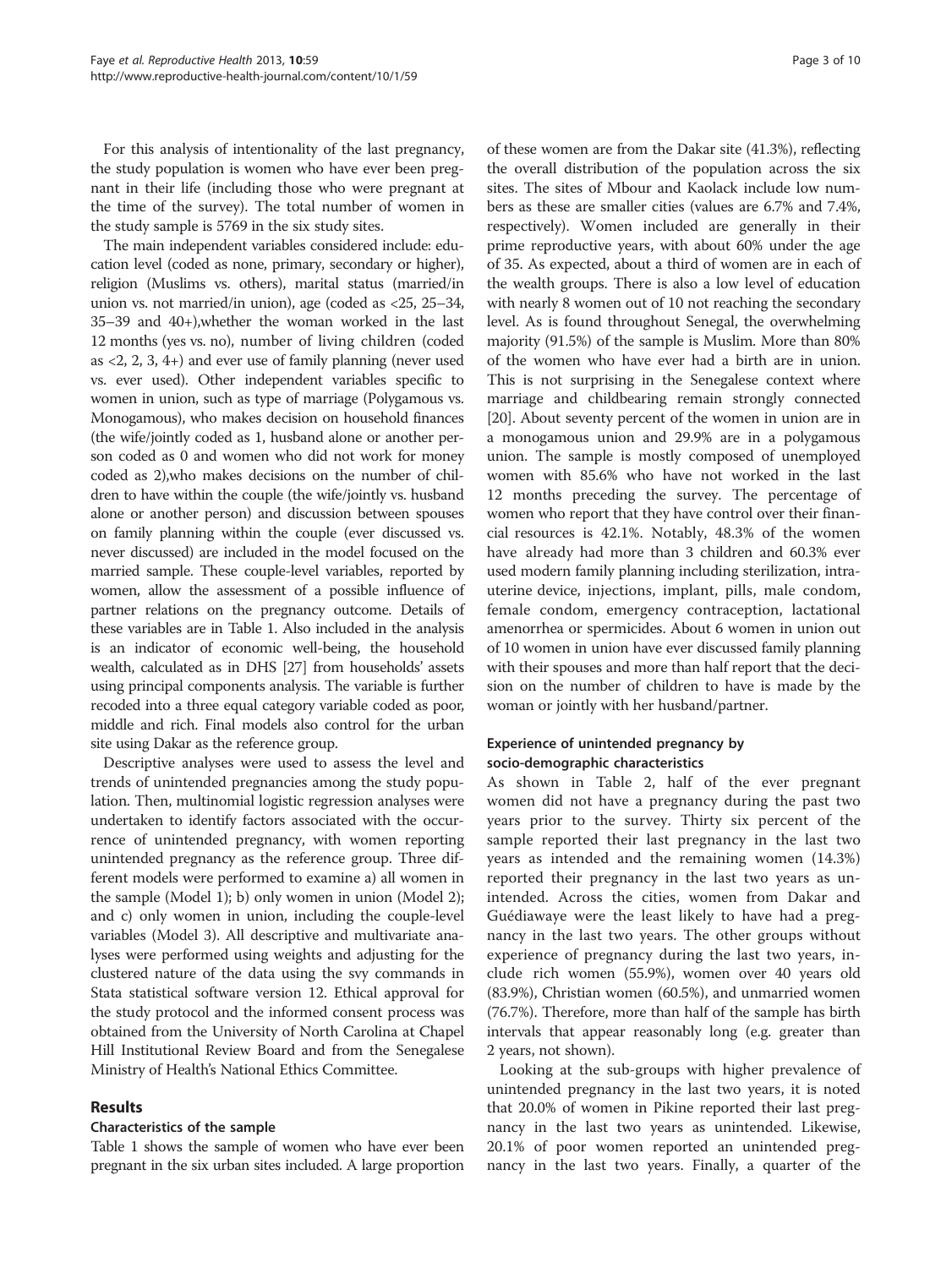<span id="page-3-0"></span>Table 1 Description of sample of women who have ever been pregnant or are currently pregnant at the time of the survey among women from six urban sites in Senegal, 2011

| Urban site                    | Percent | N (Unweighted) |
|-------------------------------|---------|----------------|
| Dakar                         | 41.3    | 972            |
| Guédiawaye                    | 10.1    | 714            |
| Pikine                        | 12.1    | 705            |
| Mbao                          | 22.4    | 670            |
| Mbour                         | 6.7     | 1,305          |
| Kaolack                       | 7.4     | 1,403          |
| Age group                     |         |                |
| < 25                          | 19.3    | 1,171          |
| $25 - 34$                     | 40.3    | 2,364          |
| $35 - 39$                     | 17.7    | 948            |
| $40+$                         | 22.7    | 1,286          |
| Wealth group                  |         |                |
| Poor                          | 35.7    | 2,269          |
| Medium                        | 33.1    | 2,041          |
| Rich                          | 31.2    | 1,459          |
| Level of education            |         |                |
| None                          | 40.8    | 2,604          |
| Primary                       | 37.0    | 2,101          |
| Secondary or higher           | 22.2    | 1,064          |
| Religion                      |         |                |
| Muslim                        | 91.5    | 5,502          |
| Christian and other           | 8.5     | 267            |
| Marital status                |         |                |
| Not married or in union       | 17.0    | 856            |
| Married or in union           | 83.0    | 4,913          |
| Type of marriage <sup>a</sup> |         |                |
| Monogamous                    | 70.1    | 3,393          |
| Polygynous                    | 29.9    | 1,520          |
| Worked in the last 12 months  |         |                |
| Did not work                  | 85.6    | 4,966          |
| Worked                        | 14.4    | 803            |
| Who decides about money       |         |                |
| Husband alone/someone else    | 57.9    | 3,331          |
| Wife/husband and wife jointly | 42.1    | 2,438          |
| Number of living children     |         |                |
| $<$ 2                         | 31.7    | 1,657          |
| $\overline{2}$                | 20.0    | 1,163          |
| 3                             | 15.4    | 922            |
| $4+$                          | 32.9    | 2,027          |
| Ever use of a modern method   |         |                |
| Ever used                     | 60.3    | 3,301          |
| Never used                    | 38.7    | 2,420          |

# Table 1 Description of sample of women who have ever been pregnant or are currently pregnant at the time of the survey among women from six urban sites in Senegal, 2011 (Continued)

| $\sim$                                                    |       |       |  |
|-----------------------------------------------------------|-------|-------|--|
| N                                                         | 100.0 | 5,769 |  |
| Missing                                                   | 1.0   | 38    |  |
| Husband alone/someone else                                | 42.3  | 2,137 |  |
| Wife/husband and wife jointly                             | 56.8  | 2,738 |  |
| Decision making on number<br>of children <sup>a</sup>     |       |       |  |
| Never discussed                                           | 41.6  | 2.070 |  |
| Ever discussed                                            | 58.4  | 2,843 |  |
| Discussion of family planning<br>with spouse <sup>a</sup> |       |       |  |
| Don't know family planning                                | 0.9   | 48    |  |
|                                                           |       |       |  |

<sup>a</sup>: Among women in union.

youngest women (<25 years) reported that their last pregnancy in the last two years was unintended.

### Multivariate analyses

The multinomial logistic regression analysis to examine the factors associated with the occurrence of an unintended pregnancy is presented in Table [3](#page-6-0) (Models 1 & 2) and Table [4](#page-7-0) (Model 3).

As shown in Table [3](#page-6-0), Model 1 is carried out for all women in the sample. The results show that richer women are less likely to have an unintended pregnancy than to have had no birth in the last two years as compared to poorer women; conversely, they are more likely to be non-pregnant in the last two years than to have experienced an unintended pregnancy. Women aged 25 or older are less likely to have had an unintended pregnancy than to have not gotten pregnant as compared to women under age 25. The opposite pattern is found by number of living children; women with two or more living children are more likely to have had an unintended pregnancy than to have had no pregnancy as compared to women with less than 2 children. Model 1 also includes the comparison between women who had an unintended pregnancy versus women who had an intended pregnancy. As a main result, richer women are less likely to have had unintended pregnancies than intended pregnancies than poorer women. Likewise, women in union and women age 25 and older are also less likely to have had unintended pregnancies than intended pregnancies as compared respectively to unmarried women and women under age 25. Having two or more children is associated with a greater likelihood of having an unintended pregnancy than an intended pregnancy as compared to having fewer than two children. Also, women who ever used a family planning (FP) method are more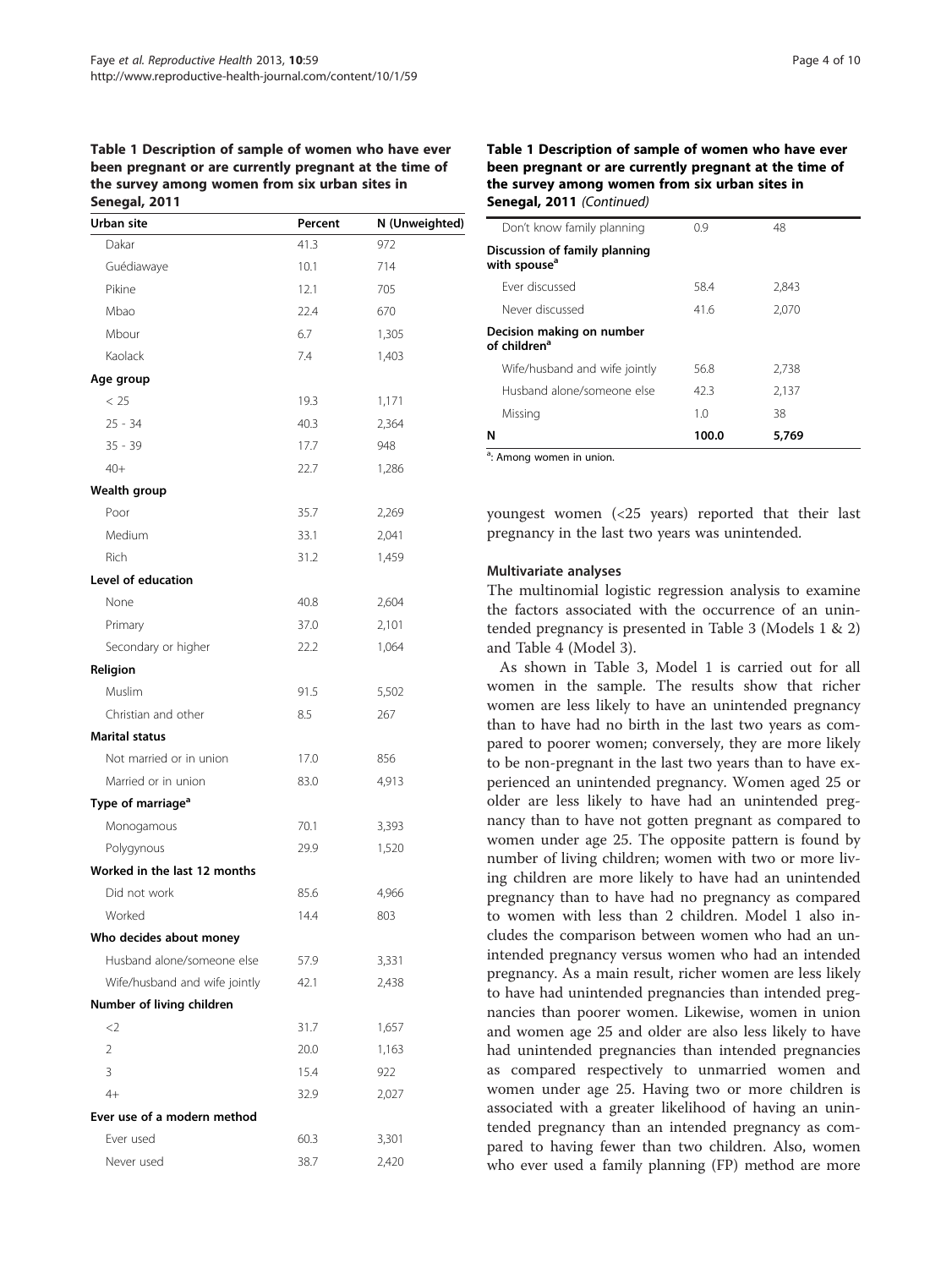<span id="page-4-0"></span>Table 2 Distribution of ever pregnant women by whether she had a birth/pregnancy since 2009 and the intentionality of the last/current pregnancy by socio-demographic characteristics among women from six urban sites in Senegal, 2011

|                               |                               | Experience of birth/pregnancy since 2009 and intentionality |                               |              |
|-------------------------------|-------------------------------|-------------------------------------------------------------|-------------------------------|--------------|
|                               | No pregnancy/birth since 2009 | Intentional pregnancy/birth                                 | Unintentional pregnancy/birth | <b>Total</b> |
| N (Unweighted)                | 2,829                         | 2,029                                                       | 809                           | 5,769        |
| Percent                       | 49.9                          | 35.8                                                        | 14.3                          | 100.0        |
| Urban site                    |                               |                                                             |                               |              |
| Dakar                         | 54.9                          | 33.6                                                        | 11.6                          | 100.0        |
| Guédiawaye                    | 55.6                          | 29.2                                                        | 15.3                          | 100.0        |
| Pikine                        | 43.7                          | 36.3                                                        | 20.0                          | 100.0        |
| Mbao                          | 44.7                          | 40.7                                                        | 14.6                          | 100.0        |
| Mbour                         | 43.3                          | 39.5                                                        | 17.2                          | 100.0        |
| Kaolack                       | 46.4                          | 38.4                                                        | 15.2                          | 100.0        |
| Age group                     |                               |                                                             |                               |              |
| < 25                          | 24.9                          | 50.4                                                        | 24.7                          | 100.0        |
| $25 - 34$                     | 39.1                          | 46.1                                                        | 14.8                          | 100.0        |
| $35 - 39$                     | 58.3                          | 28.3                                                        | 13.4                          | 100.0        |
| $40+$                         | 83.9                          | 10.9                                                        | 5.2                           | 100.0        |
| Wealth group                  |                               |                                                             |                               |              |
| Poor                          | 44.9                          | 35.0                                                        | 20.1                          | 100.0        |
| Medium                        | 49.6                          | 38.3                                                        | 12.0                          | 100.0        |
| Rich                          | 55.9                          | 34.0                                                        | 10.1                          | 100.0        |
| Level of education            |                               |                                                             |                               |              |
| None                          | 50.4                          | 35.5                                                        | 14.1                          | 100.0        |
| Primary                       | 48.6                          | 35.3                                                        | 16.1                          | 100.0        |
| Secondary or higher           | 51.3                          | 37.1                                                        | 11.6                          | 100.0        |
| Religion                      |                               |                                                             |                               |              |
| Muslim                        | 48.9                          | 36.3                                                        | 14.8                          | 100.0        |
| Christian and other           | 60.5                          | 30.6                                                        | 9.0                           | 100.0        |
| <b>Marital status</b>         |                               |                                                             |                               |              |
| Not married or in union       | 76.7                          | 10.6                                                        | 12.7                          | 100.0        |
| Married or in union           | 44.4                          | 41.0                                                        | 14.6                          | 100.0        |
| Type of marriage <sup>a</sup> |                               |                                                             |                               |              |
| Monogamous                    | 39.8                          | 44.5                                                        | 15.8                          | 100.0        |
| Polygynous                    | 55.3                          | 32.8                                                        | 11.9                          | 100.0        |
| Worked in the last 12 months  |                               |                                                             |                               |              |
| Did not work                  | 49.9                          | 36.1                                                        | 14.0                          | 100.0        |
| Worked                        | 49.8                          | 34.1                                                        | 16.1                          | 100.0        |
| Who decides about money       |                               |                                                             |                               |              |
| Husband alone/someone else    | 46.8                          | 37.3                                                        | 15.9                          | 100.0        |
| Wife/husband and wife jointly | 54.2                          | 33.7                                                        | 12.1                          | 100.0        |
| Number of living children     |                               |                                                             |                               |              |
| ${<}2$                        | 48.4                          | 40.4                                                        | 11.1                          | 100.0        |
| $\overline{2}$                | 45.5                          | 41.0                                                        | 13.5                          | 100.0        |
| 3                             | 43.6                          | 39.3                                                        | 17.1                          | 100.0        |
| $4+$                          | 57.0                          | 26.5                                                        | 16.5                          | 100.0        |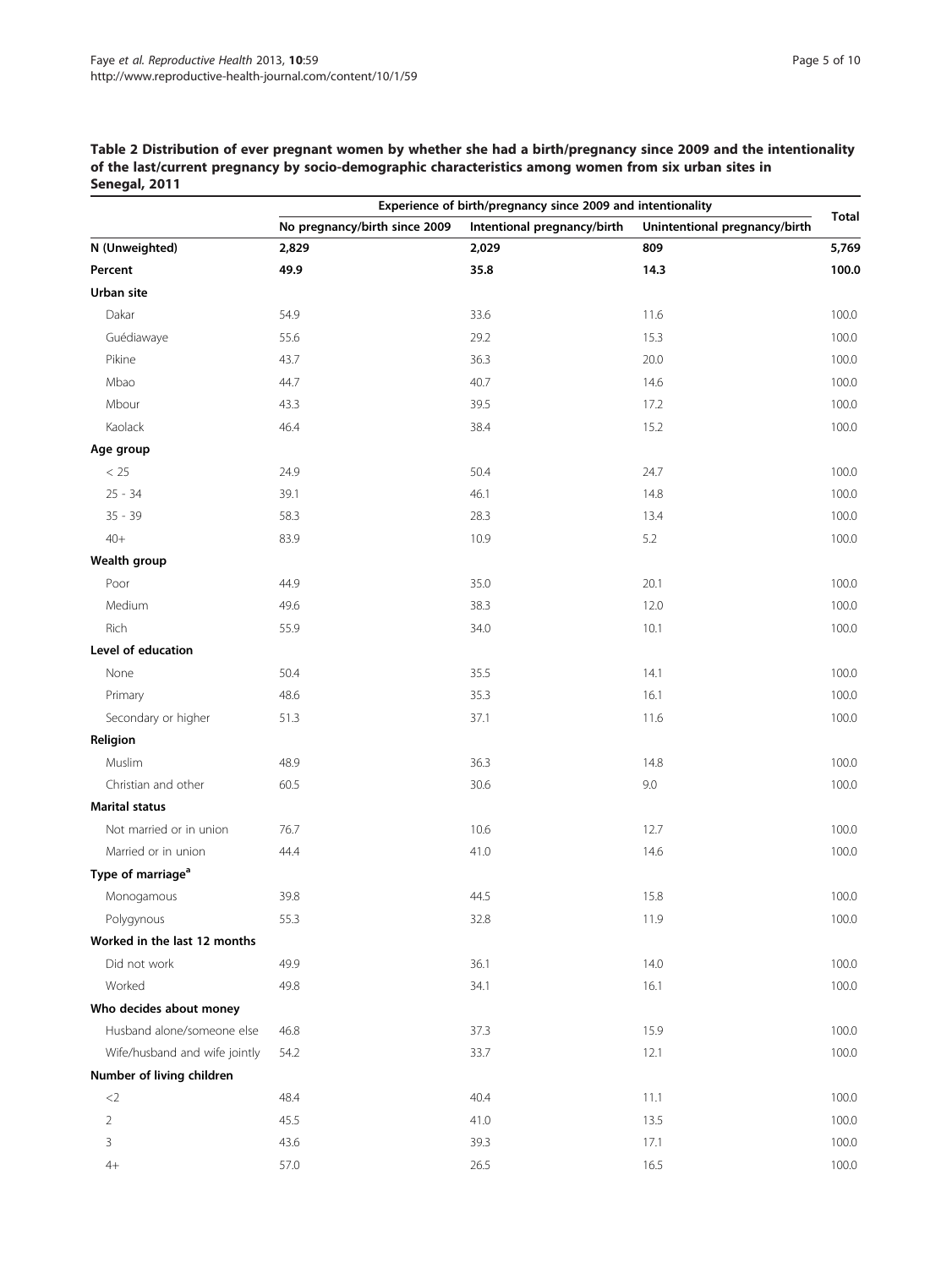| Senegal, 2011 (Continued)                              |      |      |      |       |
|--------------------------------------------------------|------|------|------|-------|
| Ever use of a modern method                            |      |      |      |       |
| Ever used                                              | 52.2 | 32.5 | 15.3 | 100.0 |
| Never used                                             | 46.7 | 41.2 | 12.1 | 100.0 |
| Discussion of family planning with spouse <sup>a</sup> |      |      |      |       |
| Ever discussed                                         | 41.4 | 41.7 | 16.9 | 100.0 |
| Never discussed                                        | 48.7 | 39.9 | 11.4 | 100.0 |
| Decision making on number of children <sup>a</sup>     |      |      |      |       |
| Wife/husband and wife jointly                          | 44.8 | 41.1 | 14.1 | 100.0 |
| Husband alone/someone else                             | 44.6 | 40.0 | 15.4 | 100.0 |

Table 2 Distribution of ever pregnant women by whether she had a birth/pregnancy since 2009 and the intentionality of the last/current pregnancy by socio-demographic characteristics among women from six urban sites in

<sup>a</sup>: Among women in union.

likely to have had an intended pregnancy than an unintended pregnancy compared to women who never used a FP method. Finally, women living in Guédiawaye and Pikine are more likely to have had an unintended pregnancy than an intended pregnancy.

Model 2 (Table [3](#page-6-0)) is the same as Model 1 but it is developed only for women in union. Overall, the same pattern for all women (as shown in Model 1) is observed; this is a consequence of the fact that the overwhelming majority of the women in the sample are married or in union. The only difference is that the use of a contraceptive method in the past is only associated with the distinction between having an unintended vs. an intended pregnancy; women who ever used contraception are significantly less likely to have had an unintended than an intended pregnancy.

Table [4](#page-7-0) which includes Model 3 is for the same sample as in Model 2 but includes the couple-level variables only asked to women in union. Model 3 shows the same results for the demographic factors as found in Model 2. The examination of the couple-level variables indicates that decision-making about income and discussion of FP between spouses are associated with pregnancy experience and intentionality of the pregnancy. In particular, women who work and are involved in decision-making regarding the management of their own financial income, as compared to women who work and are not involved in decision-making, are less likely to have had an unintended pregnancy. In particular, these women are more likely to have been non-pregnant or to have had an intended pregnancy in the last two years. Further, women who did not work in the last 12 months as compared to women who work and are not involved in financial decision-making are less likely to have had an unintended than an intended pregnancy in the last two years. Finally, women who have discussed family planning with their partner are significantly less likely to have had an unintended pregnancy in the last two years

and more likely to have had no pregnancy in the last two years, as compared to women who did not discuss family planning with their partner.

### **Discussion**

Although previous studies have shown that the risk of unintended pregnancy is higher among unmarried women [[21](#page-9-0),[25](#page-9-0)], this study demonstrates that married women also experience unintended pregnancies. This result is indicative of unmet needs for family planning among urban women in union and the need to pay greater attention to groups traditionally thought to have lower need for family planning.

This study also demonstrates important distinctions between urban women who have intended pregnancies and those who have unintended pregnancies. Indeed, women with unintended pregnancies are more likely to be poor, from a young age group (< 25 years) and multiparous (have two children or more). Moreover, it appears that a low involvement of married women in decision making within the couple (management of financial resources) and a lack of discussion on FP with the partner are associated with higher experience of unintended pregnancies.

Our findings are similar to those from other studies in sub-Saharan Africa on the extent of unintended pregnancies and factors associated with the occurrence of unintended pregnancies. However, it should be noted that most of these studies are at a national level [[28](#page-9-0),[29](#page-9-0)] or include only rural samples [[13](#page-8-0)]. The results of our analyses suggest the need to focus on improving the targeting of family planning programs to urban women, particularly urban poor women, as a way to ensure that they can meet their changing fertility desires.

Some socio-demographic factors are not significantly associated with the occurrence of unintended pregnancy. That result was expected given the homogeneity of the sample relatively to the religious group (91.5% of the women are Muslims).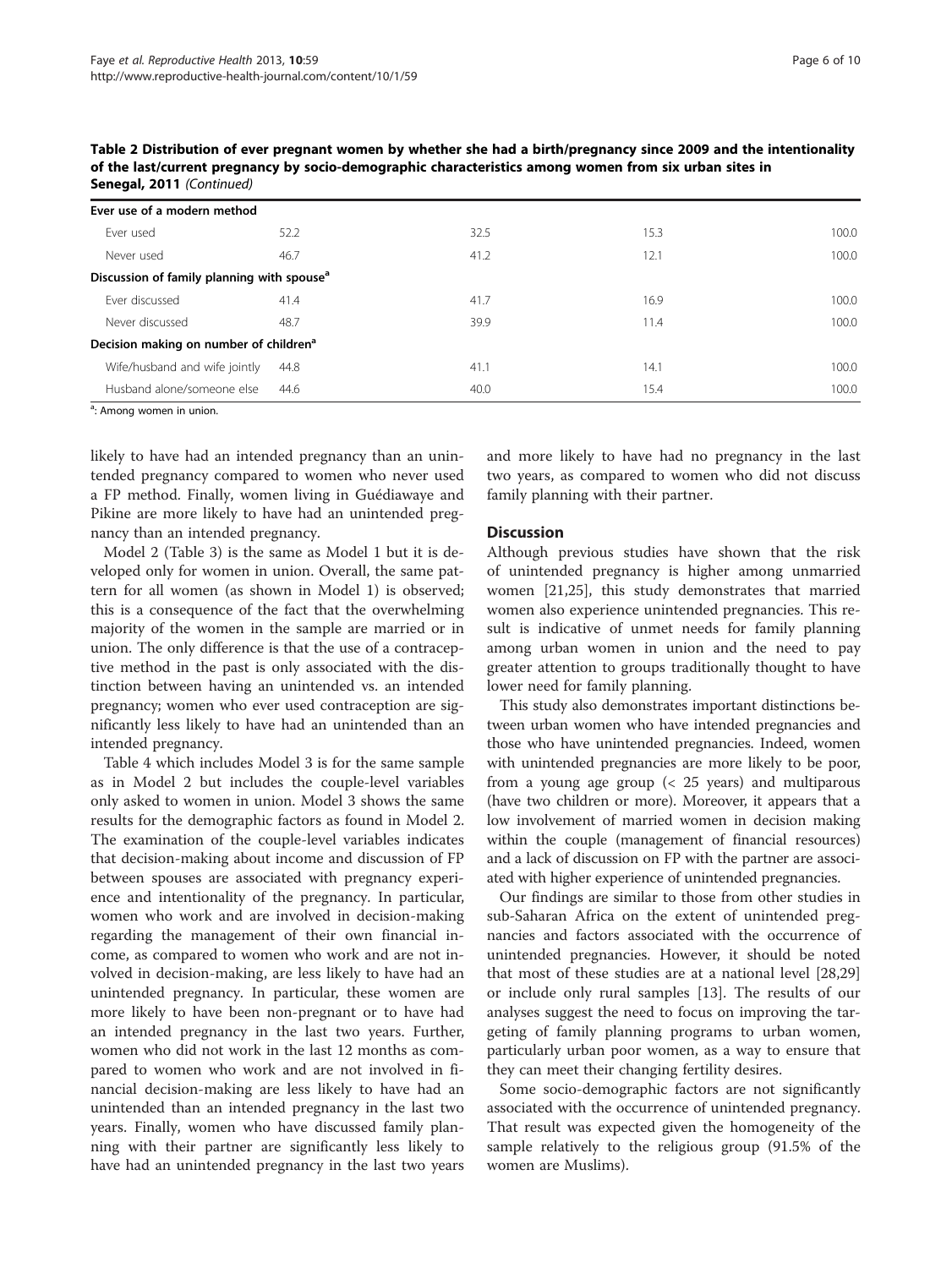<span id="page-6-0"></span>Table 3 Multinomial logistic regression relative risk ratios (RRR) and 95% CI from analysis of whether ever pregnant women had an intentional or an unintentional pregnancy/birth or no pregnancy/birth since 2009 among all women and then among women in union by socio-demographic characteristics, six urban sites in Senegal, 2011

| <b>Variables</b>                              |            | Model 1: All women (Unweighted $N = 5,769$ )                         |      |                          |       |            |                                                                |      |                          |      |                                                                      | Model 2: Women in union (Unweighted $N = 4,913$ ) |        |       |                                                                |       |        |      |
|-----------------------------------------------|------------|----------------------------------------------------------------------|------|--------------------------|-------|------------|----------------------------------------------------------------|------|--------------------------|------|----------------------------------------------------------------------|---------------------------------------------------|--------|-------|----------------------------------------------------------------|-------|--------|------|
|                                               |            | Unintended pregnancy/<br>birth vs. No pregnancy/<br>birth since 2009 |      |                          |       |            | Unintended pregnancy/<br>birth vs. Intended<br>pregnancy/birth |      |                          |      | Unintended pregnancy/<br>birth vs. No pregnancy/<br>birth since 2009 |                                                   |        |       | Unintended pregnancy/<br>birth vs. Intended<br>pregnancy/birth |       |        |      |
|                                               | <b>RRR</b> |                                                                      |      | 95% CI                   |       | <b>RRR</b> | 95% CI                                                         |      |                          |      | <b>RRR</b>                                                           |                                                   | 95% CI |       | <b>RRR</b>                                                     |       | 95% CI |      |
| Wealth group [Ref: Poor]                      |            |                                                                      |      |                          |       |            |                                                                |      |                          |      |                                                                      |                                                   |        |       |                                                                |       |        |      |
| Medium                                        | 0.53       |                                                                      | 0.40 |                          | 0.71  | 0.60       |                                                                | 0.45 | $\overline{\phantom{a}}$ | 0.80 | 0.53                                                                 | ***                                               | 0.41   | 0.70  | 0.46                                                           |       | 0.36   | 0.60 |
| Rich                                          | 0.51       |                                                                      | 0.36 | $\overline{\phantom{a}}$ | 0.72  | 0.60       |                                                                | 0.43 | $\sim$                   | 0.84 | 0.51                                                                 | $***$                                             | 0.35   | 0.74  | 0.45                                                           | $***$ | 0.31   | 0.67 |
| Level of education [Ref: None]                |            |                                                                      |      |                          |       |            |                                                                |      |                          |      |                                                                      |                                                   |        |       |                                                                |       |        |      |
| Primary                                       | 1.29       | Ť                                                                    | 0.97 |                          | 1.71  | 1.32       | Ť                                                              | 0.98 | $\overline{\phantom{a}}$ | 1.77 | 1.34                                                                 |                                                   | 1.02   | 1.75  | 0.88                                                           |       | 0.66   | 1.19 |
| Secondary or higher                           | 1.37       |                                                                      | 0.92 |                          | 2.05  | 1.16       |                                                                | 0.78 | $\overline{\phantom{a}}$ | 1.73 | 1.39                                                                 |                                                   | 0.91   | 2.13  | 0.78                                                           |       | 0.51   | 1.18 |
| Religion [Ref: Muslim]                        |            |                                                                      |      |                          |       |            |                                                                |      |                          |      |                                                                      |                                                   |        |       |                                                                |       |        |      |
| Christian or other                            | 0.60       |                                                                      | 0.32 |                          | 1.14  | 0.62       |                                                                | 0.27 | $\sim$                   | 1.44 | 0.77                                                                 |                                                   | 0.39   | 1.55  | 0.70                                                           |       | 0.30   | 1.65 |
| Marital status [Ref: Not married/in union]    |            |                                                                      |      |                          |       |            |                                                                |      |                          |      |                                                                      |                                                   |        |       |                                                                |       |        |      |
| Married/in union                              | 1.61       |                                                                      | 1.12 | $\overline{\phantom{a}}$ | 2.31  | 0.33       |                                                                | 0.21 | $\sim$                   | 0.52 |                                                                      |                                                   |        |       |                                                                |       |        |      |
| Age $[Ref: < 25$ years]                       |            |                                                                      |      |                          |       |            |                                                                |      |                          |      |                                                                      |                                                   |        |       |                                                                |       |        |      |
| $25 - 34$                                     | 0.11       |                                                                      | 0.07 |                          | 0.16  | 0.42       |                                                                | 0.27 |                          | 0.65 | 0.17                                                                 | $***$                                             | 0.11   | 0.26  | 0.33                                                           |       | 0.21   | 0.52 |
| $35 - 39$                                     | 0.04       |                                                                      | 0.02 | $\overline{\phantom{a}}$ | 0.06  | 0.44       |                                                                | 0.27 | $\sim$                   | 0.70 | 0.06                                                                 | $***$                                             | 0.04   | 0.11  | 0.40                                                           | ***   | 0.24   | 0.67 |
| $40+$                                         | 0.01       |                                                                      | 0.00 | $\overline{\phantom{a}}$ | 0.01  | 0.39       |                                                                | 0.21 | $\sim$                   | 0.73 | 0.01                                                                 | ***                                               | 0.01   | 0.02  | 0.37                                                           |       | 0.19   | 0.69 |
| Work in last 12 months [Ref: Did not work]    |            |                                                                      |      |                          |       |            |                                                                |      |                          |      |                                                                      |                                                   |        |       |                                                                |       |        |      |
| Worked                                        | 1.15       |                                                                      | 0.80 | $\overline{\phantom{a}}$ | 1.66  | 1.17       |                                                                | 0.84 | $\overline{\phantom{a}}$ | 1.65 | 1.24                                                                 |                                                   | 0.87   | 1.78  | 1.10                                                           |       | 0.77   | 1.57 |
| Number of living children [Ref: < 2 children] |            |                                                                      |      |                          |       |            |                                                                |      |                          |      |                                                                      |                                                   |        |       |                                                                |       |        |      |
| $\overline{2}$                                | 1.99       |                                                                      | 1.18 |                          | 3.33  | 1.80       |                                                                | 1.15 | $\overline{\phantom{a}}$ | 2.83 | 2.02                                                                 | $*$                                               | 1.17   | 3.48  | 1.44                                                           |       | 0.90   | 2.30 |
| 3                                             | 4.66       |                                                                      | 2.83 | $\overline{\phantom{a}}$ | 7.67  | 2.82       |                                                                | 1.68 | $\overline{\phantom{a}}$ | 4.73 | 4.39                                                                 | $***$                                             | 2.73   | 7.04  | 2.20                                                           | $***$ | 1.36   | 3.57 |
| $4+$                                          | 7.88       |                                                                      | 4.95 | $\overline{\phantom{a}}$ | 12.53 | 4.85       |                                                                | 2.62 | $\sim$                   | 8.99 | 8.06                                                                 | ***                                               | 5.04   | 12.88 | 3.82                                                           |       | 2.12   | 6.89 |
| Ever use of a method [Ref: Never used]        |            |                                                                      |      |                          |       |            |                                                                |      |                          |      |                                                                      |                                                   |        |       |                                                                |       |        |      |
| Ever used                                     | 0.71       |                                                                      | 0.52 |                          | 0.96  | 0.65       |                                                                | 0.46 | $\sim$                   | 0.90 | 0.80                                                                 |                                                   | 0.57   | 1.11  | 0.47                                                           |       | 0.34   | 0.66 |
| Urban Site [Ref: Dakar]                       |            |                                                                      |      |                          |       |            |                                                                |      |                          |      |                                                                      |                                                   |        |       |                                                                |       |        |      |
| Guédiawaye                                    | 1.16       |                                                                      | 0.80 |                          | 1.69  | 1.78       |                                                                | 1.24 | $\overline{\phantom{a}}$ | 2.54 | 1.11                                                                 |                                                   | 0.73   | 1.69  | 1.36                                                           |       | 0.91   | 2.03 |
| Pikine                                        | 1.85       |                                                                      | 1.25 | $\overline{\phantom{a}}$ | 2.74  | 1.66       |                                                                | 1.18 | $\sim$                   | 2.33 | 2.05                                                                 | $***$                                             | 1.40   | 3.02  | 1.31                                                           |       | 0.93   | 1.83 |
| Mbao                                          | 1.16       |                                                                      | 0.82 | $\overline{\phantom{a}}$ | 1.66  | 1.01       |                                                                | 0.63 | $\sim$                   | 1.61 | 1.04                                                                 |                                                   | 0.72   | 1.52  | 0.70                                                           |       | 0.38   | 1.27 |
| Mbour                                         | 1.19       |                                                                      | 0.86 |                          | 1.65  | 1.14       |                                                                | 0.82 | $\overline{\phantom{a}}$ | 1.58 | 1.17                                                                 |                                                   | 0.85   | 1.62  | 0.78                                                           |       | 0.55   | 1.10 |
| Kaolack                                       | 1.17       |                                                                      | 0.89 | $\overline{\phantom{a}}$ | 1.54  | 1.15       |                                                                | 0.86 | $\sim$                   | 1.53 | 1.13                                                                 |                                                   | 0.86   | 1.49  | 0.81                                                           |       | 0.60   | 1.08 |

 $^{t}p$  < 0.10;  $^{*}p$  < 0.05; \*\*p < 0.01; \*\*\*p < 0.001.

Our findings indicate differences in unintended pregnancy experience across the urban sites included. Women from both Guédiawaye and Pikine experience more unintended pregnancies than women in Dakar, even after controlling for the wealth groups. Given that these sites are both part of the region of Dakar, future studies are needed to better understand ethnic, religion, and behavioral differences in these sites; we also need more information on access to contraception and other health services in these sites. Case studies that include qualitative data collection may be needed to obtain a

clearer picture of why these sites are higher risk for unintended pregnancies than the Dakar site.

This study is not without limitations. First, the fact that pregnancies not resulting in a live birth were not taken into account in the study constitutes a source of bias. Those pregnancies that end in abortion are likely to be unintended and thus the true prevalence of unintended pregnancy is likely higher than shown here. In addition, the retrospective question on intentionality of the pregnancy could lead some women to reconsider their responses now that the birth took place. Similarly,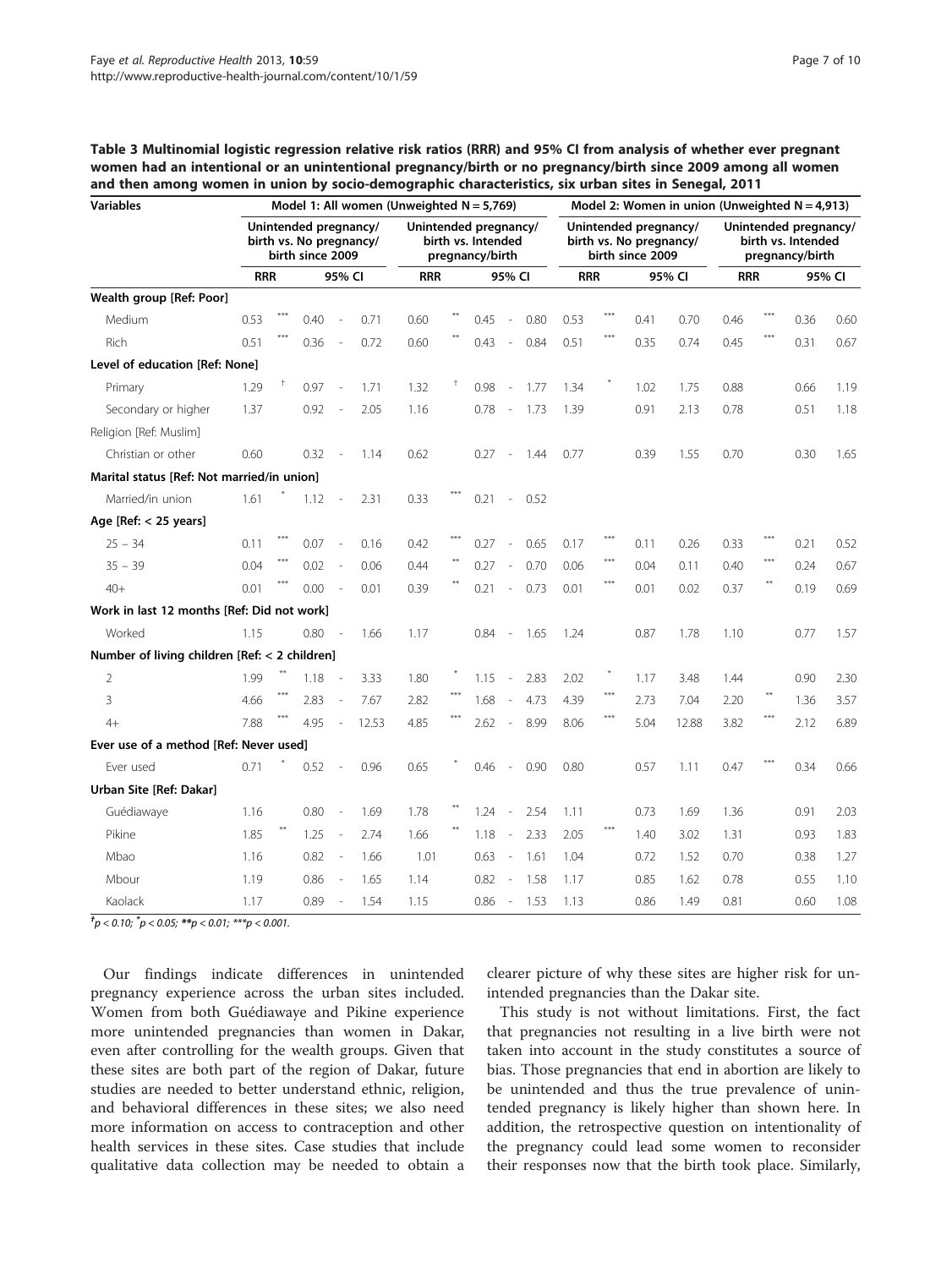<span id="page-7-0"></span>Table 4 Multinomial logistic regression relative risk ratios (RRR) and 95% CI from analysis of whether ever pregnant women in union had an intentional or an unintentional pregnancy/birth or no pregnancy/birth since 2009 by sociodemographic and union characteristics, six urban sites in Senegal, 2011

| <b>Variables</b>                                                               | Model 3: Women in union (Unweighted $N = 4913$ ) |            |                                                                 |                          |       |                                                            |            |      |        |      |  |  |
|--------------------------------------------------------------------------------|--------------------------------------------------|------------|-----------------------------------------------------------------|--------------------------|-------|------------------------------------------------------------|------------|------|--------|------|--|--|
|                                                                                |                                                  |            | Unintended pregnancy/birth vs.<br>No pregnancy/birth since 2009 |                          |       | Unintended pregnancy/birth vs.<br>Intended pregnancy/birth |            |      |        |      |  |  |
|                                                                                | <b>RRR</b>                                       |            | 95% CI                                                          |                          |       | <b>RRR</b>                                                 |            |      | 95% CI |      |  |  |
| Wealth group [Ref: Poor]                                                       |                                                  |            |                                                                 |                          |       |                                                            |            |      |        |      |  |  |
| Medium                                                                         | 0.54                                             | ***        | 0.41                                                            |                          | 0.71  | 0.54                                                       | $***$      | 0.41 |        | 0.70 |  |  |
| Rich                                                                           | 0.53                                             | $\ast\ast$ | 0.37                                                            | $\overline{a}$           | 0.77  | 0.54                                                       | **         | 0.39 |        | 0.77 |  |  |
| Level of education [Ref: None]                                                 |                                                  |            |                                                                 |                          |       |                                                            |            |      |        |      |  |  |
| Primary                                                                        | 1.35                                             |            | 1.01                                                            | $\overline{\phantom{a}}$ | 1.81  | 1.04                                                       |            | 0.75 |        | 1.43 |  |  |
| Secondary or higher                                                            | 1.41                                             |            | 0.85                                                            | i,                       | 2.32  | 0.95                                                       |            | 0.58 |        | 1.55 |  |  |
| Religion [Ref: Muslim]                                                         |                                                  |            |                                                                 |                          |       |                                                            |            |      |        |      |  |  |
| Christian or other                                                             | 0.87                                             |            | 0.43                                                            | $\overline{\phantom{a}}$ | 1.74  | 0.74                                                       |            | 0.33 |        | 1.69 |  |  |
| Type of marriage [Ref: Polygamous]                                             |                                                  |            |                                                                 |                          |       |                                                            |            |      |        |      |  |  |
| Monogamous                                                                     | 1.33                                             |            | 0.88                                                            | $\overline{\phantom{a}}$ | 2.01  | 1.00                                                       |            | 0.73 |        | 1.38 |  |  |
| Age [Ref: < 25 years]                                                          |                                                  |            |                                                                 |                          |       |                                                            |            |      |        |      |  |  |
| $25 - 34$                                                                      | 0.18                                             | $***$      | 0.12                                                            | $\frac{1}{2}$            | 0.29  | 0.40                                                       | ***        | 0.25 |        | 0.63 |  |  |
| $35 - 39$                                                                      | 0.08                                             | $***$      | 0.04                                                            | $\frac{1}{2}$            | 0.13  | 0.47                                                       | $***$      | 0.28 |        | 0.78 |  |  |
| $40+$                                                                          | 0.02                                             | $***$      | 0.01                                                            | $\overline{\phantom{a}}$ | 0.03  | 0.42                                                       | **         | 0.22 |        | 0.80 |  |  |
| Financial decision making [Ref: Worked for money & Husband only/other decides] |                                                  |            |                                                                 |                          |       |                                                            |            |      |        |      |  |  |
| Worked for money & Wife/husband and wife jointly decide                        | 0.52                                             |            | 0.33                                                            | $\overline{\phantom{a}}$ | 0.81  | 0.44                                                       | $***$      | 0.28 |        | 0.68 |  |  |
| Did not work for money                                                         | 0.87                                             |            | 0.59                                                            | $\frac{1}{2}$            | 1.27  | 0.45                                                       | $***$      | 0.27 |        | 0.75 |  |  |
| Number of living children [Ref: < 2 children]                                  |                                                  |            |                                                                 |                          |       |                                                            |            |      |        |      |  |  |
| 2                                                                              | 2.22                                             |            | 1.18                                                            | $\frac{1}{2}$            | 4.16  | 1.85                                                       |            | 1.07 |        | 3.20 |  |  |
| 3                                                                              | 4.88                                             | $***$      | 2.83                                                            | $\overline{\phantom{a}}$ | 8.43  | 2.86                                                       | $***$      | 1.60 |        | 5.13 |  |  |
| $4+$                                                                           | 9.30                                             | $***$      | 5.46                                                            | $\overline{a}$           | 15.83 | 4.92                                                       | $***$      | 2.48 |        | 9.75 |  |  |
| Decision making on number of children [Ref: Husband only/other]                |                                                  |            |                                                                 |                          |       |                                                            |            |      |        |      |  |  |
| Wife/husband and wife jointly                                                  | 1.00                                             |            | 0.73                                                            | $\overline{\phantom{a}}$ | 1.38  | 1.12                                                       |            | 0.81 |        | 1.54 |  |  |
| Ever use of a method [Ref: Never used]                                         |                                                  |            |                                                                 |                          |       |                                                            |            |      |        |      |  |  |
| Ever used                                                                      | 1.05                                             |            | 0.68                                                            | L.                       | 1.61  | 0.63                                                       | $^\dagger$ | 0.40 |        | 1.02 |  |  |
| Discussion of family planning with spouse [Ref: Never discussed]               |                                                  |            |                                                                 |                          |       |                                                            |            |      |        |      |  |  |
| Ever discussed                                                                 | 0.66                                             |            | 0.47                                                            | i,                       | 0.94  | 0.82                                                       |            | 0.58 |        | 1.16 |  |  |
| Urban Site [Ref: Dakar]                                                        |                                                  |            |                                                                 |                          |       |                                                            |            |      |        |      |  |  |
| Guédiawaye                                                                     | 1.14                                             |            | 0.74                                                            | $\frac{1}{2}$            | 1.77  | 1.57                                                       |            | 1.05 |        | 2.36 |  |  |
| Pikine                                                                         | 2.18                                             | $***$      | 1.41                                                            | $\overline{\phantom{a}}$ | 3.35  | 1.59                                                       |            | 1.11 |        | 2.29 |  |  |
| Mbao                                                                           | 1.11                                             |            | 0.72                                                            | $\overline{\phantom{a}}$ | 1.72  | 0.84                                                       |            | 0.48 | J.     | 1.44 |  |  |
| Mbour                                                                          | 1.25                                             |            | 0.87                                                            |                          | 1.80  | 0.94                                                       |            | 0.67 |        | 1.34 |  |  |
| Kaolack                                                                        | 1.22                                             |            | 0.88                                                            |                          | 1.69  | 0.97                                                       |            | 0.71 |        | 1.34 |  |  |

 $t_p < 0.10$ ;  $\degree p < 0.05$ ;  $\degree p < 0.01$ ;  $\degree \degree \degree p < 0.001$ .

because pregnancy intentions are self-reported, women may under or over report unintended pregnancies and there is no way to know the direction of this effect. Finally, the data are cross-sectional and thus it is not possible to know the direction of causality between the variables of interest. For example, while we hypothesize

that married women who speak to their spouse are less likely to have unintended pregnancies, the association may be the other way, the experience of an intended (or unintended pregnancy) may lead women (and men) to discuss family planning and future fertility desires. With the data available, it is not possible to know the true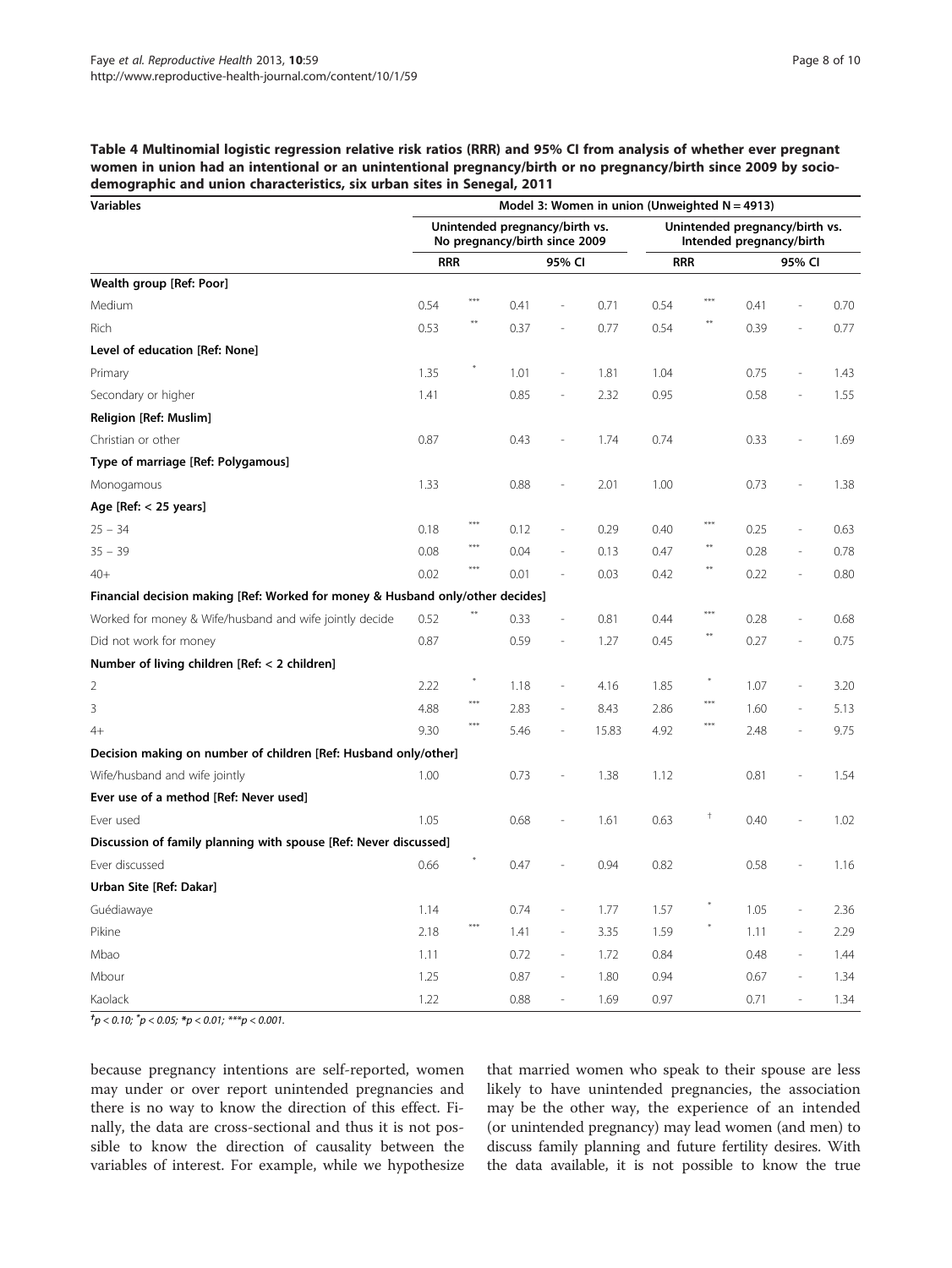<span id="page-8-0"></span>direction of causality and thus we discuss associations between these interpersonal variables and experience of an unintended pregnancy. Notably, these limitations should have a minor impact on the scope of the study in view of the large size of the sample and that the main variables of interest are demographic factors associated with experience of an unintended pregnancy.

#### Conclusion and recommendations

This study demonstrates that unintended pregnancies in urban Senegal affect both unmarried and married women and the main correlates are parity, age and economic status. In urban areas where non-marital (or pre-marital) sex is becoming more common, and in a setting like Senegal that is predominately Muslim, programs need to consider strategies to get information and counseling to high risk women. This may mean undertaking outreach in poorer urban sites and providing community-based distribution of family planning methods or counseling and referral for women who want methods not available through outreach approaches. In addition, programs can be undertaken to target youth through youth corners in existing health facilities or training providers in offering youth friendly services. Implementation of targeted programmes will guarantee access to family planning for all categories of women in need. In urban areas characterized by economic insecurity, as in Senegal, it is essential to also consider strategies for promoting communication within couples on fertility issues. It is these types of targeted approaches that can help urban women to meet their fertility desires and reduce unintended pregnancies with the overall objective of reducing maternal mortality and morbidity in urban Senegal.

#### Competing interests

The authors declare that they have no competing interests.

#### Authors' contributions

CMF conceived of the study, developed the recoded data set, performed the analyses and wrote the initial draft; ISS and JC provided technical guidance at all steps; MC reviewed the tables and DK provided programmatic implications; all authors reviewed and approved the final draft of the paper.

#### Authors' information

Cheikh Mbacké Faye is working with the African Population and Research Center as a Senior Research Officer. He was formerly the Country Manager for the Measurement, Learning and Evaluation project in Senegal. Ilene S Speizer is the Technical Deputy Director for the Measurement, Learning and Evaluation project, University of North Carolina at Chapel Hill – Carolina Population Center, USA. She is also Research Professor in the Department of Maternal and Child Health in the Gillings School of Global Public Health. Jean Christophe Fotso works with Concern Worldwide USA as Associate Director of Research, Monitoring & Evaluation. Formerly, he worked with the African Population and Research Center as Principle Investigator on the Measurement, Learning and Evaluation project. Meghan Corroon is a Technical Officer for the Measurement, Learning and Evaluation project, University of North Carolina at Chapel Hill – Carolina Population Center, USA Djimadoum Koumtingue is working for IntraHealth International (Senegal Office) as a specialist in Monitoring and Evaluation.

#### Acknowledgements

The authors gratefully acknowledge support from the Bill & Melinda Gates Foundation for funding for this work under the Measurement, Learning and Evaluation Project. We are also grateful to the Carolina Population Center (R24 HD050924) for general support. The contents of this paper are solely the responsibility of the authors and do not necessarily represent the official views of the funder.

#### Author details

<sup>1</sup> African Population and Health Research Center, Address: APHRC Campus -Manga Close, Off Kirawa Road, P.O. Box 10787–00100, Nairobi, Kenya. <sup>2</sup> <sup>2</sup>University of North Carolina at Chapel Hill, Gillings School of Global Public Health, Department of Maternal and Child Health, Chapel Hill, NC, USA. <sup>3</sup> Concern Worldwide US, New York, USA. <sup>4</sup>IntraHealth International - Senegal Office, Initiative Sénégalaise de Santé Urbaine, Dakar, Senegal.

#### Received: 18 February 2013 Accepted: 14 November 2013 Published: 19 November 2013

#### References

- 1. Singh S, Sedgh G, Hussain R: Unintended pregnancy: worldwide levels, trends, and outcomes. Stud Fam Plann 2010, 41:241–250.
- 2. Cates W: Family planning: the essential link to achieving all eight millennium development goals. Contraception 2010, 81:460–461.
- Gipson JD, Koenig MA, Hindin M: The effects of unintended pregnancy on health outcomes: a review of the literature. Stud Fam Plann 2008, 39:18–38.
- 4. Cleland J, Bernstein S, Ezeh A, Faundes A, Glasier A, Innis J: Family planning: the unfinished agenda. Lancet 2006, 368:1810–1827.
- 5. Guttmacher Institute: Facts on satisfying the need for contraception in developing countries. 2010. [http://www.imea.fr/imea-fournier/imea-fournier-](http://www.imea.fr/imea-fournier/imea-fournier-2010/101122-c-Contraception-PVD.pdf)[2010/101122-c-Contraception-PVD.pdf.](http://www.imea.fr/imea-fournier/imea-fournier-2010/101122-c-Contraception-PVD.pdf)
- 6. Moreland S, Talbird S: Achieving the millennium development goals: the contribution of fulfilling the unmet need for family planning. Futures Group, USAID; 2006. [http://futuresgroup.com/files/publications/Achieving\\_the\\_](http://futuresgroup.com/files/publications/Achieving_the_Millennium_Development_Goals.pdf) [Millennium\\_Development\\_Goals.pdf.](http://futuresgroup.com/files/publications/Achieving_the_Millennium_Development_Goals.pdf)
- 7. Ashford L: Unmet need for family planning: Recent trends and their implications for programs. Washington, DC: Population Reference Bureau and MEASURE Communication; 2003.
- 8. Magadi MA: Unplanned childbearing in Kenya: The socio-demographic correlates and the extent of repeatability among women. Soc Sci Med 2003, 56:167–178.
- 9. Klima SC: Unintended pregnancy: consequences and solutions for a worldwide problem. J Nurse Midwifery 1998, 43:483–491.
- 10. Gadow EC, Paz JE, López-Camelo JS, Dutra MG, Queenan JT, Simpson JL, Jennings VH, Castilla EE: Unintended pregnancies in women delivering at 18 South American hospitals, NFP-ECLAMC Group, Latin American Collaborative Study of Congenital Malformations. Hum Reprod 1998, 13(7):1991–1995.
- 11. Thonneau PF: Mortalité maternelle et avortements dans les pays en développement. In Réduire les risques de maternité : Stratégies et évidence scientifique, Studies in Health Services Organization and Policy. Edited by LERBERGHE VDEBROUWEREETWVAN. Antwerpen: ITG Press; 2001:159–180.
- 12. Kassa N, Berhane Y, Worku A: Predictors of unintended pregnancy in Kersa, Eastern Ethiopia, 2010. Reprod Health 2012, 9:1–8.
- 13. Okereke CI: Assessing the prevalence and determinants of adolescents" unintended pregnancy and induced abortion in Owerri, Nigeria. J Biosoc Sci 2010, 42:619–632.
- 14. Hamdela B, Tilahun T: Unwanted pregnancy and associated factors among pregnant married women in Hosanna Town, Southern Ethiopia. PLoS ONE 2012, 7(6):e39074.
- 15. Oye-Adeniran BA, Adewole IF, Umoh AV, Ekanem EE, Gbadegesin A, Iwere N: Community-based survey of unwanted pregnancy in southwestern Nigeria. Afr J Reprod Health 2004, 8:103–115.
- 16. Ilika A, Anthony I: Unintended pregnancy among unmarried adolescents and young women in Anambra State, Southeast Nigeria. Afr J Reprod Health 2004, 8:92–102.
- 17. Omideyi AK, Akinyemi AI, Aina OI, Adeyemi AB, Fadeyibi OA, Bamiwuye SO, et al: Contraceptive practice, unwanted pregnancies and induced abortion in Southwest Nigeria. Glob Public Health 2011, 6:S52-S72.